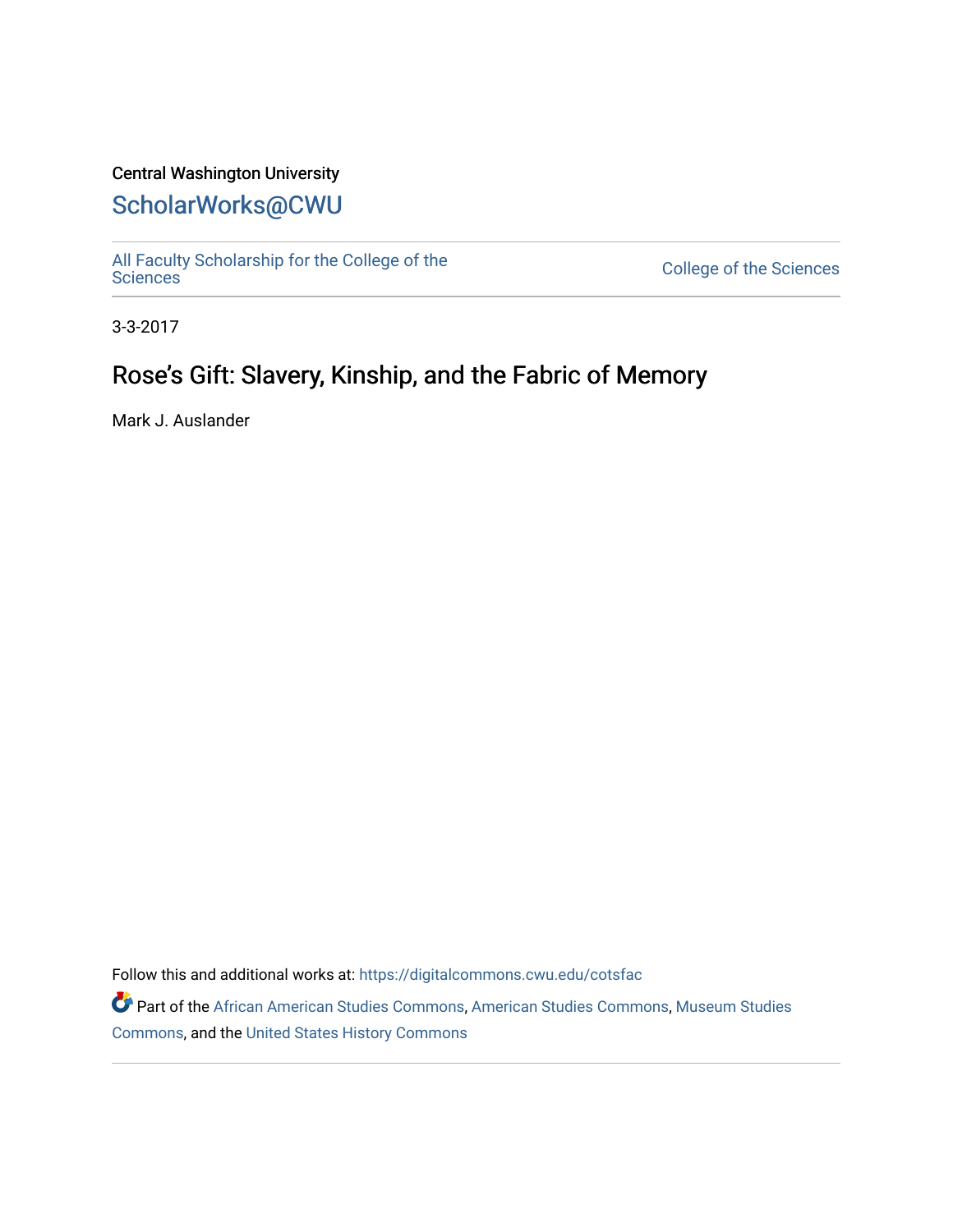### **RESEARCH PAPER**

# Rose's Gift: Slavery, Kinship, and the Fabric of Memory

#### Mark Auslander

One of the most evocative objects in the new Smithsonian National Museum of African American History and Culture is an embroidered cloth bag that has come to be known as "Ashley's Sack". Stitch-work on the bag, signed "Ruth Middleton", recounts the bag's painful history, as a gift presented by an enslaved woman, Rose, to her daughter Ashley, when Ashley was sold at age nine in South Carolina. This paper explores 'Ashley's sack' as an object of history, memory, ritual action, and aesthetic creativity.

This essay explores the meaning and history of an enigmatic object, known as 'Ashley's Sack,' passed down through multiple generations of enslaved and free women. The embroidered cloth bag came to light at a flea market in Springfield, Tennessee in February 2007. From 2008 to 2013 it was displayed at Middleton Place, the well-known slavery era plantation historic house and formal gardens, just up the Ashley River from Charleston, South Carolina.<sup>1</sup> It is now exhibited prominently in the new Smithsonian National Museum of African American History and Culture in Washington DC, which opened in September 2016.

The bag is made out of an unbleached cotton fabric known as 'Negro Cloth'—also used to produce the clothing of enslaved people (**Fig. 1**). It measures about 33 by 16 inches, and has been patched repeatedly over time. The bag itself has been provisionally dated to the mid-19th century, and seems most likely to have been used as a seed sack. It is stitched in three different colors of cotton embroidery floss with the following text, evidently stitched in 1921:

My great grandmother Rose mother of Ashley gave her this sack when she was sold at age 9 in South Carolina it held a tattered dress 3 handfulls [sic] of pecans a braid of Roses hair. Told her It be filled with my Love always she never saw her again Ashley is my grandmother Ruth Middleton 1921

This essay attempts to understand 'Ashley's sack' as an object of history, memory, aesthetic creativity, ritual action, and perhaps gendered political resistance. I begin by reviewing my work in identifying the historical



**Figure 1:** Image of the sack (front). Courtesy of Middleton Place Foundation.

personages—Rose, her daughter Ashley, and Ashley's grand-daughter Ruth Middleton—referenced in the needlework. I next unpack the possible meaning of Rose's gift during the time of slavery, and then examine the literary and visual aesthetics of Ruth's 1921 needlework composition. I consider, in turn, the treatment of the sack after its rediscovery in 2007 in the Tennessee flea market. I conclude by reflecting on what the object is coming to mean to visitors who encounter it within the Smithsonian National Museum of African American History and Culture in Washington DC.

Central Washington University, US [auslanderm@cwu.edu](mailto:auslanderm@cwu.edu)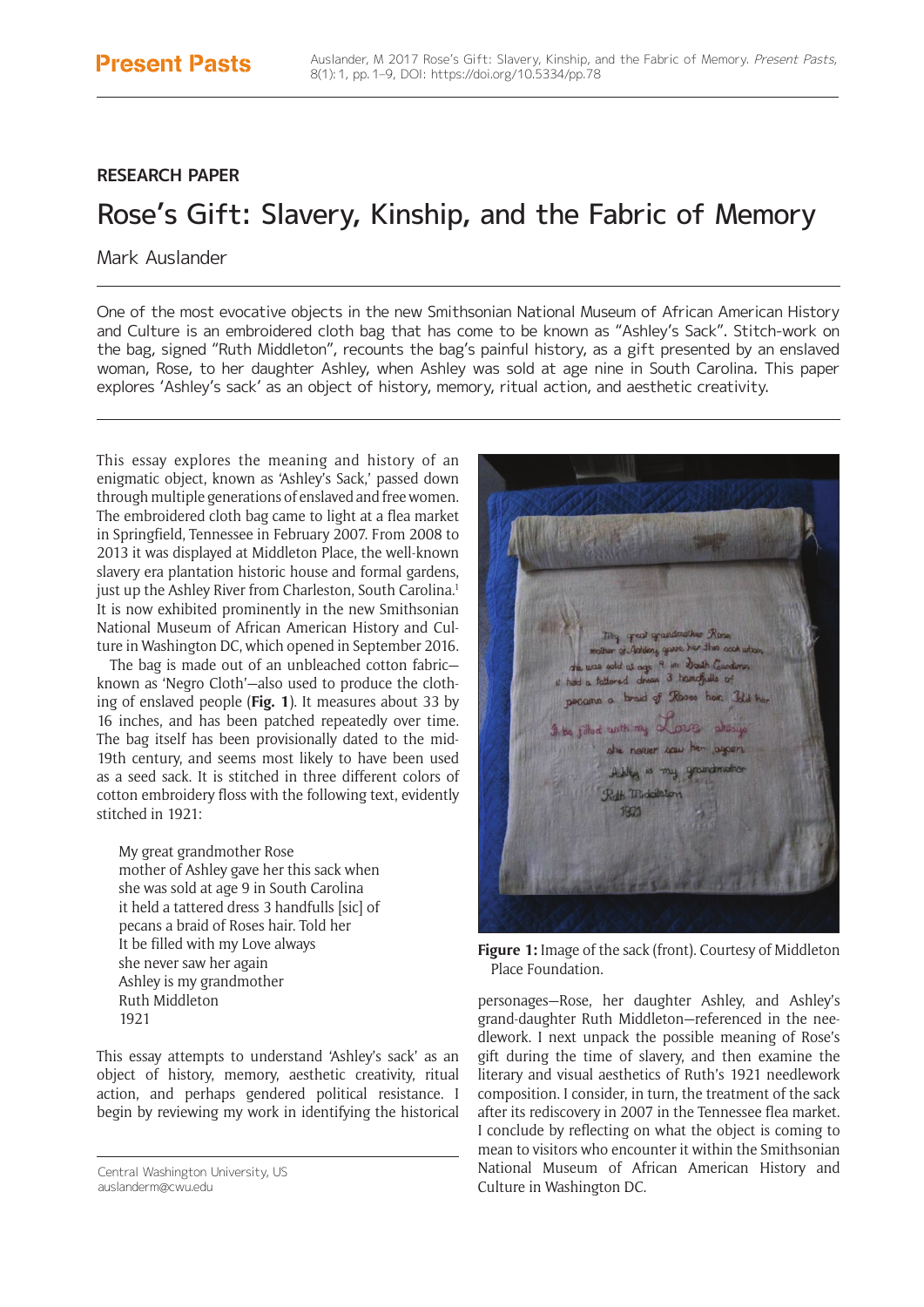#### **Identifying Rose, Ashley and Ruth**

Elsewhere, I have discussed in detail my work tracing the likely identities of the three women, Rose, Ashley and Ruth, described in the sack's embroidery (Auslander 2016). Rose and Ashley almost certainly were owned by the wealthy Charleston merchant and planter Robert Martin. Sr. (c. 1790–1852), who owned both a palatial Charleston residence at 16 Charlotte Street and a plantation, known as Milbery (or Milberry) Place, along the Savannah River, in what was then Barnwell County, about six miles southeast of present day Allendale, South Carolina. Over one hundred enslaved persons labored at Milberry in the 1850s. At the time of Robert Martin's death in December 1852, Rose was held in Martin's Charleston's residence, as an enslaved 'house servant'. Ashley, in turn, was held in Milberry Place plantation, over one hundred miles away.2 In his will, Robert Martin enjoins his widow and executrix, Serena Milberry Martin, to keep the house slaves, but to raise sufficient funds from his property to pay each of his legal heirs \$20,000 in cash.3 It seems likely that Ashley was among those sold to raise these funds.<sup>4</sup>

The 'Ruth Middleton' who signed the embroidered text on the sack 1921 was, it would appear, born as Ruth Jones around 1903 in Columbia, SC. Her parents were Austin Jones and Rosa (Clifton) Jones, both employed around 1910 as servants at the University of South Carolina in downtown Columbia. Ruth's likely linkage to Rose and Ashley is through her mother, who carried the maiden name Rosa Clifton, and who appears to have grown up in Goodlands township in western Orangeburg county, about fifty miles from Milberry Place Plantation, where the enslaved girl Ashley was held prior to the sale. There is no trace of an African American woman named 'Ashley' in post-slavery South Carolina records and it is possible that Ashley changed her first name, at least in terms of public records, after emancipation.

By 1918, both of Ruth Jones's parents were dead.<sup>5</sup> Ruth moved to Philadelphia, Pennsylvania, where in June 1918 she applied for a marriage license to wed Arthur Middleton (c. 1897–1964), thus acquiring the last name Middleton. Arthur was born and grew up in Camden, South Carolina, about thirty miles from Columbia. The young couple did not, according to Philadelphia city records, return a copy of the license signed by an officiant, which may mean that a formal wedding ceremony never took place. This may have been because Ruth, likely around fifteen-years-old at the time, was a minor. Hher 1818 marriage license application incorrectly lists her as born in 1897, implying her age was twenty-one, not fifteen.<sup>6</sup>

Two weeks after applying for the marriage license, Arthur entered into the US Army as a draftee and served in Europe.7 There is no evidence that he resided with Ruth after he returned from Europe; he spent the rest of his life residing in Brooklyn, New York, where his sister and mother also relocated. Six months after applying for the marriage license Ruth gave birth in January 1919 to a baby girl, Dorothy Helen Middleton. It seems likely that Ruth was pregnant at the time of her marriage license application. It is not clear if Arthur was in fact Dorothy

Helen's biological father or if he simply consented, in effect, to provide legitimacy for the child.

At the time of her marriage in 1918 Ruth Jones Middleton worked as a domestic servant in the home of the white chemical engineer and manufacturer Edward Linch and his wife Mabel, a socially prominent musician, in their mansion near the University of Pennsylvania campus. In 1930, Ruth is recorded as a 'waitress' residing in the home of Samuel Castner, a wealthy white society photographer in Lower Merion, along Philadelphia's suburban Main Line.<sup>8</sup> Ruth appears from time to time from 1928 through 1940 in the society pages of the *Philadelphia Tribune,* the city's African American newspaper; she is described wearing couture and hosting fashionable parties.<sup>9</sup> It is possible that during this period she was supported by a patron, who made possible her socially prominent lifestyle. In 1940, the *Philadelphia Tribune* reports that 'attractive South Philadelphia matron, Mrs. Ruth Middleton' was being confirmed at St Simon the Cyrenian Episcopal Church, a congregation attended by many of the leading lights of Philadelphia's black community (*Philadelphia Tribune*, 18 January 1940, p. 8). By that time, Ruth was residing with her adult daughter Dorothy Helen, near St Simon's.

The following year Ruth entered Douglass Memorial Hospital with tuberculosis. She died in 1942, and is buried in an unmarked grave in Mount Eden cemetery, just outside of Philadelphia.<sup>10</sup> Ruth's daughter Dorothy Helen Middleton continued to live in the Philadelphia metropolitan area up until her death in 1988 in the north suburb of Wyncote. Current African American Wyncote residents recall that Dorothy Helen, who took on the surname Page at some point, passed away in a local nursing home.

It would thus appear that in 1921, when she embroidered the family's oral narrative onto the sack, Ruth Jones Middleton was a young single mother raising a toddler daughter. It seems likely that she created the embroidery as a gift for Dorothy Helen and that Dorothy kept this family heirloom through her life. At the time of Dorothy Helen's passing in the nursing home, her possessions, including the sack, would most likely have been donated to Goodwill or another charitable venue. From there, we may surmise, the sack was sold and resold, until turning up two decades later in the Springfield, Tennessee flea market.

#### **Rose's Initial Gift (c. 1853): Unpacking Levels of Meaning**

In many respects, the sack presents itself to modern observers as an "obstinate thing" (Weismantal 2011: 303) shrouded in a history of violence and dispossession that resists easy decoding. There are no existing documentary records about the sack prior to its discovery in 2007, and to date, no oral history narratives have emerged about the sack within Clifton or Middleton family lines. Nonetheless, we may cautiously venture some interpretations about Rose's initial gift in the early 1850s, as well as how and why Rose's great granddaughter transformed the object in 1921.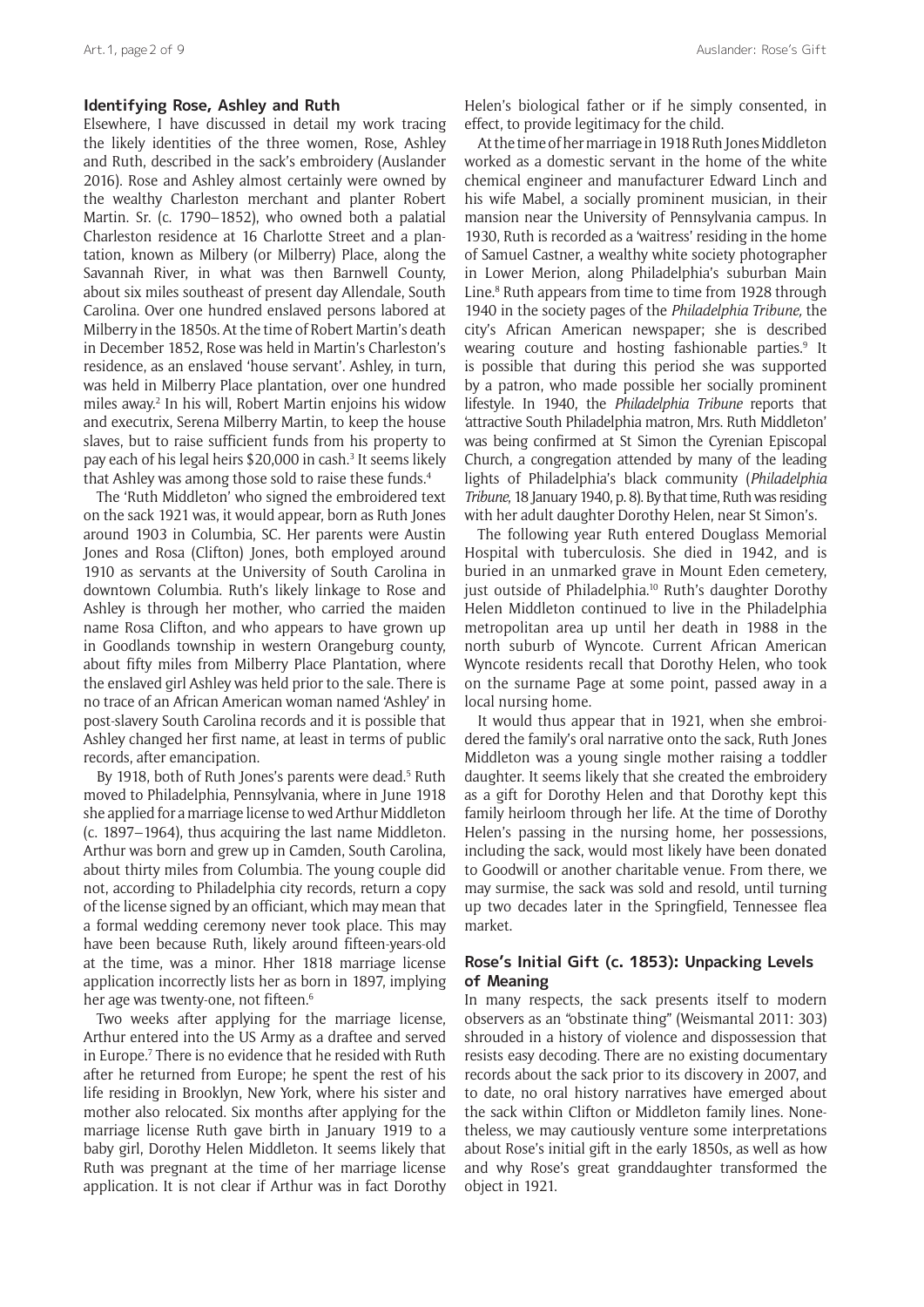We may begin with the fact that great care was clearly taken within the family line to conserve the object over time. Old patches on the back of the sack were applied with considerable skill from within the bag using two sets of stitching. The first was in a pattern around the outer perimeter and the second closer in, hemmed just around the hole itself. Three colors of cotton floss were used in the 1921 needlepoint, which was carefully applied in the lower third of one panel of the sack. The lettering of the needlework is neat and precise, and the embroider clearly made conscious choices about the use of color in the text. Folds in the fabric suggest that the sack was folded for a long time in such a way that only the lower, rectangular area of the needlework was visible, in a manner consistent with many textile samplers. We do not know if the object was ever framed.

What can we unpack about Rose's initial gift to her daughter Ashley in 1853, following the death of slave owner Robert Martin as his extensive estate was partially liquidated? Since Mauss (1923), anthropologists have noted that physical gifts are complex bundles of meaning in which the personhoods of giver and recipient intermingle in subtle ways. For Mauss, vital gifts are 'total social facts,' (Mauss [1923] 2000: 50) which embody more than the social relationship between two persons or two social units; these gifts and their trajectories map out the overall architecture of the social formation in which these actors are embedded.

Such appears to be the case with Rose's gift, which embodies both the persona of the grieving mother through her dress, hair, and remembered words—and the larger political economy that violently structured the lives of mother and daughter. Alienated labor value, the foundation of the entire slavery system, appears to have been creatively worked upon, within and through the sack. 'Negro Cloth' seed sacks, owned by white estates, were familiar objects of daily labor, from which enslaved people had to broadcast seeds (such as cotton, tobacco and rice) to plant crops that were ultimately appropriated to create white wealth. In her act of gifting, the sack was reappropriated by Rose to be filled, instead, with tokens of her enduring love. The 'tattered dress' is presumably one that Rose herself wore day in and day out, and strictly speaking would have been considered the property of her master. In turning the dress into a gift, Rose reappropriates this article of clothing and remakes it into an enduring bond between parent and child that subverts (or at least momentarily escapes) white claims of capital and property. It is likely that, as in many sites in the Carolinas, the great majority of the estate's pecan crop was sold for the profit of the white master; here again, Rose redirects these elements from the category of white ownership to intimate kinship and solidarity. Mother and daughter may have had special shared remembrances of the tree or grove from which the pecans were picked, and the three handfuls of nuts presumably carried traces of the mother's loving hand that had so long nurtured Ashley.

More speculatively, might we conceive of this process as part of the great ritual drama of 'conjure' in the New World, the capacity to transform capitalist relations of bondage into spiritual connections and the enduring mystery of human kinship? Over the past year, I have worked closely with seven Low Country African American consultants, who have generously shared their reflections on the meanings of Rose's gift and Ruth's embroidery. Five of them suggest that the sack shares 'family resemblances' with regional medicinal bundles, which themselves appear to have been transformations of Kongo-derived '*minkisi*' (singular *nkisi*) power assemblages. "Alicia" remarks, 'Well, hair is power, as my grandmother always said; if Miss Rose put a braid of her hair in the bag, that wasn't just a keepsake, it was so she could keep and watch little Ashley'.<sup>11</sup> Rachel observes, 'I just have the feeling in my heart that sack wasn't just for carrying things, she was doing something with, a blessing, something sacred, the way a rootworker would, I'd say'. Both women observe that bundles with a collection of objects within them have long served as *materia medica* in the Lowcounty, activated with the power to heal or curse. Alicia also lays emphasis on Rose's statement, 'It be filled with my Love always'. She notes:

Again, that's what grandmother would do, to turn on or wake up the bundle. She'd say something, maybe just whisper it, to make it jump like, make it light up. That sack wasn't a dead thing, you see, it almost was a like a living thing, traveling with little Ashley, protecting her.

Within BaKongo African polities, minkisi medicinal bundles are most famously embedded in figurative sculpture forms, often characterized by mirrors and pounded in nails. In the Georgia and South Carolina Lowcountry, minkisi often took the forms of medicinal or herbal assemblages contained within cloth bags, often referred to as 'conjure bags' or 'mojo bags'. Such concentrated ritual compilations could protect, heal or help divine the future (and in some cases could wreak harm on those who threatened the nkiksi's possessor).12 Ras Michael Brown argues that in coastal South Carolina nkisi and the veneration of a great range of *simbi* (Kongo-inspired spirits of place) were closely integrated with Christian symbolism, and that the operations of medicinal bundles and angelic beings drawn from the Biblical pantheon often merged into one another.

Such appears to be the case with Rose's initial gift, a container that functioned in ways consistent both with Kongo-associated minkisi and with Old and New Testament paradigms. So far as we can tell, the sack did not contain any grave soil or bodily relics, which often were critical activating agents for Kongo minkisi; but minkisi often contained pieces of clothing, nuts, and human hair—precisely the items that Rose placed within the seed sack. It is suggestive that Rose placed within the bag 'three handfulls (sic) of pecans'. Many conjure or mojo bags are activated by the action of the human hand; indeed, a common term for these Lowcountry ritual containers is the word, 'hand'.13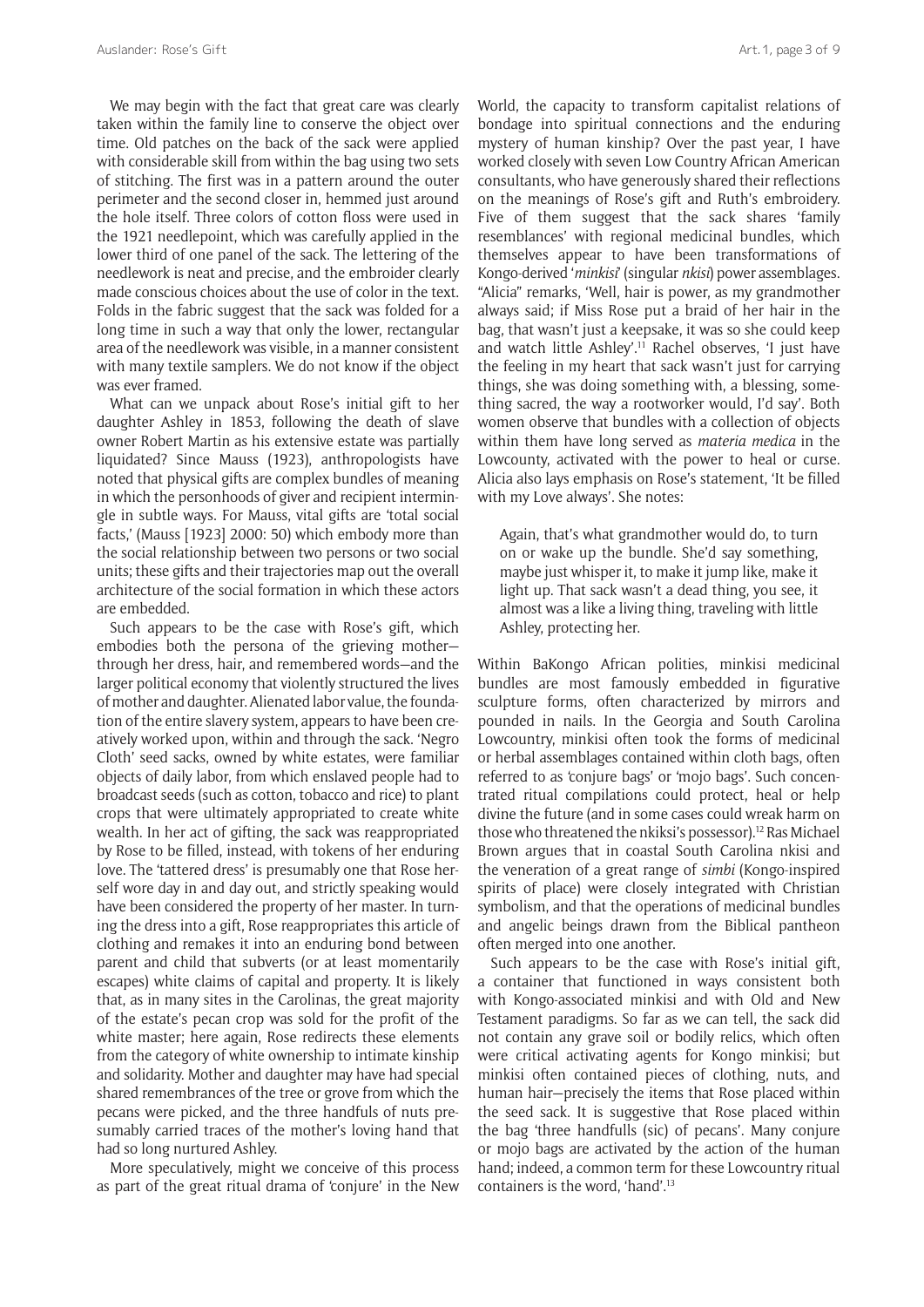Although the sack itself was not shaped into a human form, it contained a dress that traced the outline of the absent mother as well a braided lock of her hair, imbued with her distinctive personality. Three of my elderly Lowcountry consultants recall that their grandparents taught them always to burn their cut hair, since 'hair is power', and could be used to harm or heal. In a manner consistent with obeah or minkisi*,* the sack evidently functioned as a portable extension of Rosa's persona, created to travel with Ashley and produce around her a protective aura as she encountered travails throughout her life. The fact that Ashley kept the sack for decades and passed it on to her posterity would seem to attest to its perceived spiritual potency, whether or not Ashley was specifically familiar with the KiKongo term 'nkisi'. The bag is an especially poignant ritual object inasmuch as it makes present the absent maternal body. The sack encloses its contents, just as a mother embraces and protects her child.<sup>14</sup>

Like many minkisi, conjure bags, and comparable ritual objects of power recorded in the Lowcountry, the sack also seems replete with Biblical associations. There are three kinds of materials placed within the cloth container—the dress, the pecans and the braid of hair. This trinity is reduplicated in the three handfuls of pecans placed by Rose in the bag. Four African American Lowcountry consultants assert that the tripartite imagery recalls the three gifts of the three kings to the infant Jesus in the New Testament, as well as the Christian trinity of Father, Son, and Holy Ghost. They believe the gifts were thus meant to reassure the nine-year-old girl that God's love, as well as her mother's love, would forever be with her.

#### **Ruth's Embroidery: 1921**

It would appear that the bag was preserved and cherished by Ashley through whatever challenges she endured during slavery and freedom, and then passed down to her child, evidently the woman Rosa Clifton (later, Rosa Jones), who in turn gave it to her daughter, Ruth Jones (later Ruth Middleton). We can speculate that the story of Rose's gift to Ashley was repeated orally many times within the family. Then, in 1921, Ruth Middleton, Rose's great-granddaughter, felt called upon to render the long repeated oral history into text, embroidered into the very surface of the heirloom itself. How should we interpret the embroidered text?

This 1921 needlework emerges out of a long history of textile art in North America. Embroidering texts, including homilies, scriptural quotations, and short family histories, is a well-established practice in American decorative arts, undertaken by women since colonial times. Ruth's act of embroidering her family story onto this precious heirloom is also akin to the long-established practice of quilting in African American women's networks, stitching valued textile pieces associated with cherished relatives and ancestors into new amalgams that will pass on to their posterity. Indeed, many abolitionist women, white and black, sewed samplers depicting abolitionist images and quotations. Ruth may have encountered needlework growing up in Columbia, South Carolina; it is also possible that in the late 1910s, as a domestic worker in the socially

prominent Linch home in central Philadelphia, she was further exposed to embroidery and developed her needlepoint skills.

In contrast to most samplers, Ruth's work contains no figurative or geometric design beyond the colored lettering. The sewn words are centered and organized more or less symmetrically, in keeping with the conventions of embroidery. What can we discern from the text itself? In its economy of words and its epic scale, binding together generations that had been torn asunder, Ruth's ten lines recall the language of the Old Testament, with echoes of the Psalms, Genesis, Exodus, and the Book of Lamentations.15 The first two lines introduce the two protagonists, Rose and Ashley, specifying their relationship to one another and their relationship to the embroiderer/writer, and explain that the bag upon which the needlework is being sewn is the actual object that was given so long ago. The third line introduces the unbearably painful story of the slave sale, giving both Ashley's age and the location of the sale. The fourth and fifth lines recount the contents of the bag.

Up until this point, the text has been framed in standard English. Now, at the end of line five, the writer shifts into an African American vernacular register consistent with the way that Rose herself must have spoken and in which the story was presumably passed on within the family. Instead of 'She told her', Ruth writes, 'Told her'. The next line continues in the dialect of the remembered speaker, 'It be filled with my Love always'. This line can be thought of as a 'performative utterance', a speech act that transforms the very thing it describes in an enduring reality. (a classic example of a performative utterance is the statement by the officiant at the conclusion of a wedding: 'I now pronounce you husband and wife'.) In African American Vernacular English, 'be' signifies a continuous, habitual state, as in 'I be working every afternoon'.<sup>16</sup> In that strict sense, the word 'always' might be seen as redundant or added for emphasis. Significantly, the embroider has left a space, a beat, between the phrase 'It be filled with my Love' and the reiterative 'always'. We might thus read the line as, in effect, "It be filled with my Love (beat) always. We might read the word "always", as "all-ways", in the sense of "in all ways". This line in a sense enlivens the sack, making it a kind of living entity, filled with the spiritual or emotive presence of the soon-to-be absent mother for all time.

The visual qualities of the embroidery complement the narrative, and seem to reproduce some qualities of oral performance. No commas, apostrophes or quotation marks appear. Only one punctuation mark is used, a period near the end of line five, immediately before Rose's words are recounted. The ends of the other four sentences coincide with the line break on the cloth, as if to indicate where a breath might be taken. As noted above, the space between 'Love' and 'Always' also seems to indicate a pause. This is a story that was repeatedly told aloud and one that is meant to be read aloud. Just as the bag itself was passed on across the generations so is the embroidered text meant to be passed on, as a tangible, portable act of telling.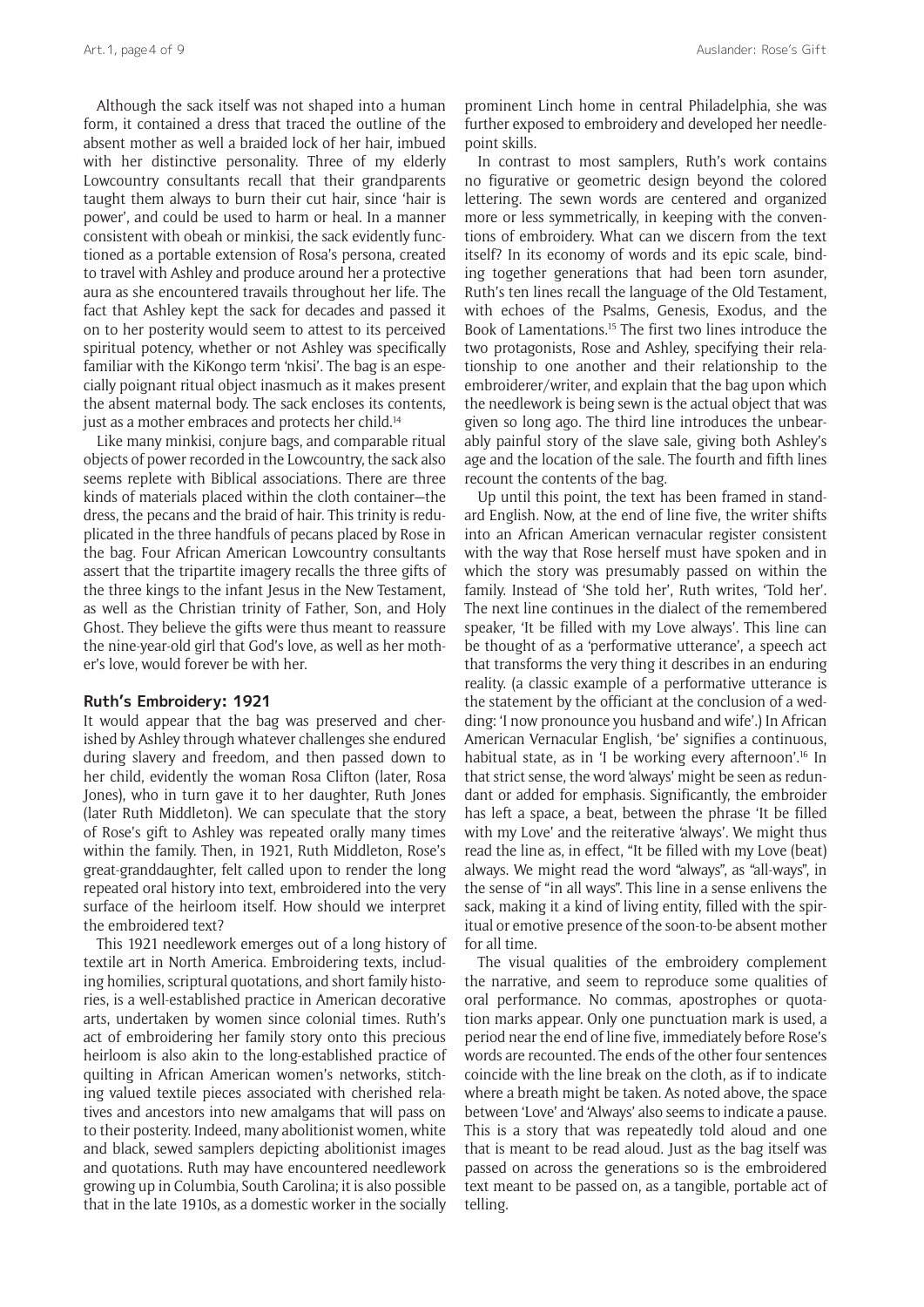In keeping with the overall genre of embroidery, the artist aims for general visual symmetry in her ten lines of text, in which she uses three colors of thread. Although she has not sewn any images or devices, she has maintained the genre's convention of geometric symmetry. The first five lines in brown thread, roughly speaking, expand outward, leading after a space to the climactic line in red, consisting of Rose's parting statement to her daughter, 'It be filled with my Love. . . always'. The word 'Love', at the approximate center of the piece, is the largest word in the entire work, and is offset by spaces from the words before and after it. This word, 'love', more than anything else, enlivens the sack and makes it into a kind of body that contains within it the spirit of Rose and of Ashley.

The final four lines narrow inwards. Line seven recounts the poignant fact, 'She never saw her again', returning to the brown thread of the upper text. Then comes the final three lines, in a blue-green thread, clarifying the artist's relationship to Ashley and signing her name and the year.

As noted above, Rose's powerful speech act, 'It be filled with my Love always', was a kind of performative utterance, a blessing that transformed the inanimate sack into an enduring, protective vessel of tenderness and grace. Through her needlework, at least seven decades after Rose and Ashley were torn apart, Ruth herself engaged in a comparable act of linguistic performativity, paradoxically acting to stitch together an unrepairable breach. By embroidering the story on the very object that passed from the hands of mother to daughter at the moment they were severed, Ruth brings together the names of her great-grandmother and grandmother, along, at the end, with her own name. She has recreated, out of this valued family textile, the fabric of their female lineage. The finished sack, while a lamentation of long ago injustice, is also a tangible family reunion, sewing together those were torn asunder, and recreating the lines of descent that the slavery system had sought to annihilate.17

How are we to interpret Ruth's decision to write the climactic line, 'It be filled with my Love always?' in red thread? All of my older African American Lowcountry consultants see in Ruth's decision to sew in red the line 'It be filled with my Love always' echoes of the color used in many Bibles to denote the words of Jesus. In addition, red has likely associations with love, but also, presumably, with blood, redolent of the biological blood tie between Rose and Ashley, and the living connection that would endure between them, in spite of the horror of physical separation. I interpret the red thread as an example of what structural anthropologists refer to as a 'structural operator' that transforms the biogenetic filial tie into kinship, a fully human socially salient bond. The reworked gift of the sack, enhanced with embroidered writing, then, is the embodied gift of kinship itself; that is what 'love' is, asserting the fundamental primacy of what anthropologists term the 'elementary family', the mother and child unit.

The bag becomes over time an instrument that transforms or extends kinship into descent, a trans-generational line that transcended the lifespans of its individual members, passing on into time from woman, to daughter, to the daughter's posterity. It is perhaps for this reason that Ruth chooses to embroider the final lines, 'Ashley was my grandmother', as well as her name and the year, '1921', in green thread. Green, after all, is the color of enduring and regenerative connectedness, which marks the period of spring after the death of winter. The final lines can be read as a triumph of kinship and of social descent, more than simple biogenetic inheritance. Ruth writes herself into the story as both biogenetic and cultural descendant of Rose and Ashley.

#### **The Sack Since 2007**

A white woman residing in Nashville discovered and purchased the sack, as part of a bundle of cloth, for US\$20 in February 2007, from a white man, at an open air flea market in Springfield, Tennessee.18 Intending at first to sell it through eBay, she contacted a New York auction house about the bag's likely valuation. However, after being visited by dreams of the little girl Ashley, and developing a close connection over the telephone with a Middleton Place senior staff member, she decided to transfer it the Middleton Place Foundation near Charleston, South Carolina.19 Suggestively, for four of my African American informants, the fact that the sack induced dreams of this sort in a white woman is evidence that the object really is imbued with the power of obeah, conjure, or nkisi.

The donor subsequently explained that she had been deeply moved by Middleton Place's demonstrated commitment to engage with mass enslavement and its legacy in their own history. A permanent exhibition on slavery at Middleton, listing the names of about 2,600 enslaved people associated with the plantation, was installed around 2005 in one of the plantation outbuildings, known as Eliza's House. Since Eliza's House lacked environmental control and security, it proved impossible to install the sack there. Instead, the sack was displayed within the historic house museum about a quarter of a mile away. It was initially exhibited in the upstairs library, near facsimiles of the Declaration of Independence, signed by Arthur Middleton, and South Carolina's Ordinance of Secession, signed, among others, by Arthur Middleton's descendant William. The Middleton Place leadership hoped that the Sack's placement in the library would productively complicate the interpretation of these documents, highlighting the paradoxes embedded in American conceptions of liberty and equality. Later, the object was moved downstairs to the front hall, to a specially constructed case with other objects more definitively linked to slavery at Middleton Place, including a slave badge and buttons worn by enslaved workers.

Middleton Place staff recall that the sack posed interpretive challenges for many of the veteran volunteer guides. Some felt uncomfortable with direct discussion of slavery; others were overwhelmed by the powerful emotional responses catalyzed by the object, which brought tears to so many visitors' eyes. Some volunteer guides complained that the sack, and the powerful emotional reactions it engendered, distracted from the core mission of the tour, to highlight the cosmopolitanism of the white Middleton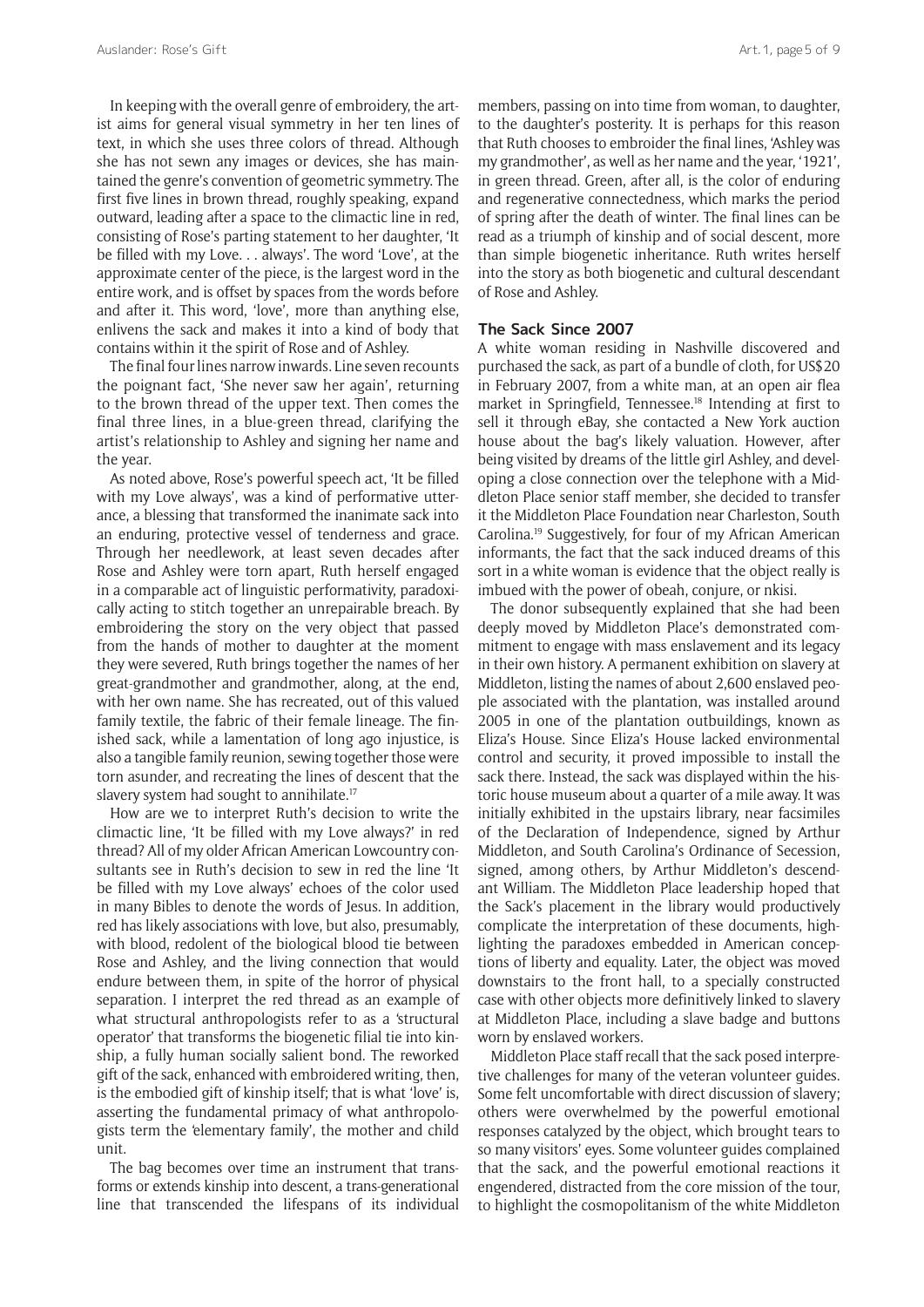family and the decorative arts evidenced in the historic house.

The sack is, however, deeply treasured by professional staff at Middleton place. A large reproduction of it is included in the Foundation's commemorative book (Duell 2013: 57). In 2011, the object was displayed in the Grandeur Observed exhibition, organized by the Historic Charleston Foundation, at the New York Historical Society. It attracted extensive attention and profound emotional responses by hundreds of visitors.

Middleton Place Foundation vice president Tracey Todd brought the sack to the 'Antiques Road Show' event in Charleston hosted by the National Museum of African American History and Culture, as the Museum searched for significant, previously unknown works of material culture. Smithsonian curator Mary Elliot was deeply moved by the object; after negotiations, Middleton Place Foundation agreed to lend the sack to the Smithsonian, on a year to year basis. Mr. Todd personally delivered the object to Smithsonian staff in spring 2016.

#### **Ashley's Sack at the Smithsonian**

At the new Smithsonian National Museum of African American History and Culture (NMAAHC), which opened in September 2016, the sack is exhibited in the museum's lowest level, on the Slavery and Freedom concourse, within an atrium space centered on the words of the Declaration of Independence, highlighting the 'paradoxes of liberty' in the American experience. The sack is placed next to a case holding an auction block from Hagerstown, Maryland, near a large installation evoking bales of piled cotton, entitled 'King Cotton'. Curators Nancy Bercaw and Mary Elliot explain (personal communications) that they hoped to emphasize the enormous fortunes generated in the North and South through chattel slavery. In contrast, 'Ashley's Sack', to their minds, evokes the more intimate, 'human costs' of slavery, highlighting the highly personal nature of the Ashley story. A soundscape loop presents first person commentaries, from a range of first person narratives about slave slaves, some taken from the the Depressionera Works Progress Administration oral histories.

At Middleton Place, the sack was partially rolled up, so that viewers only saw the embroidered section. In contrast, at the Smithsonian the sack is hung entirely vertically, with the full front surface of the cloth visible, so that the text itself begins about three feet off the floor. Museum patrons must thus bend or crouch down low in order to read the text, which in a vertical orientation is rather difficult to decipher. A small label above the sack states:

#### **Ashley's Sack**

This sack is from Middleton Place Plantation in South Carolina. Rose, an enslaved woman, gave it her daughter Ashley before the girl was sold away. Rose placed pecans and a lock of hair inside and told her it was filled with love. In 1921, Ashley's granddaughter, Ruth Middleton, embroidered the

story onto the sack. On loan from the Middleton Place Foundation, Charleston SC.

At the preview opening in September 2016, a young African American woman overhead me expressing disappointment that the installation did not feature large format lettering conveying the words of the embroidered text, to make it easier to read. 'No', she said quietly, 'it is much better this way. Miss Ruth, you can tell, put so much work into this needlepoint, to get the story just right. It's only fitting that we kneel down and put a little effort in, to hear her words again, after all the years. I wouldn't change a thing'. Her older companion, a woman in her fifties, agreed, 'It is like she is whispering us the story. . . told by all those women through the generations. So it seems right to bend down and lean in close, for words like these'.

Other visitors emphasized continuities between the events described in the embroidery and the present day. A middle-aged African American man chimed in:

Makes you think about how the present and the past, they aren't so different. Back then, when Ashley was sold, that was just business, nothing personal they would have said, just the cost of doing business. How many things that we are doing now do we say are "just business", no matter how unjust? Private prisons. Sweatshops. Slavery by another name. Will we never learn?

Many who read the needlework walked over to a friend or companion and quietly summoned them to decipher the words for themselves, and then stood in silence before the case.

Some older African American consultants emphasize that just as a sack has an 'inside' and an 'outside', so does the embroidered narrative most likely have 'inside' and 'outside' meanings. The 'outside', visible or manifest meaning, they explain, would have been more or less acceptable to white employers or patrons, who might have seen Ruth Middleton embroidering the story and found it a redemptive tale of struggle and perseverance. The 'inside' meaning would have been accessible only to African American readers more intimately familiar with the long history of sexual exploitation of African Americans by white men, in slavery and post-slavery. Jane Hopkins, a woman in her eighties, explains,

Any of our people, back then, would have understood that Ashley was probably sold away as a little girl by the white mistress. That white woman saw in her face a reminder of her husband and what he had gotten up to with Rose.

Robert Lennox, a man in his seventies, elaborates, 'Yes, I think there's an underside here, a code that only we'd be able to understand. Rose was messed with by a white man, probably the master, and so her daughter was gotten rid of, sold away'.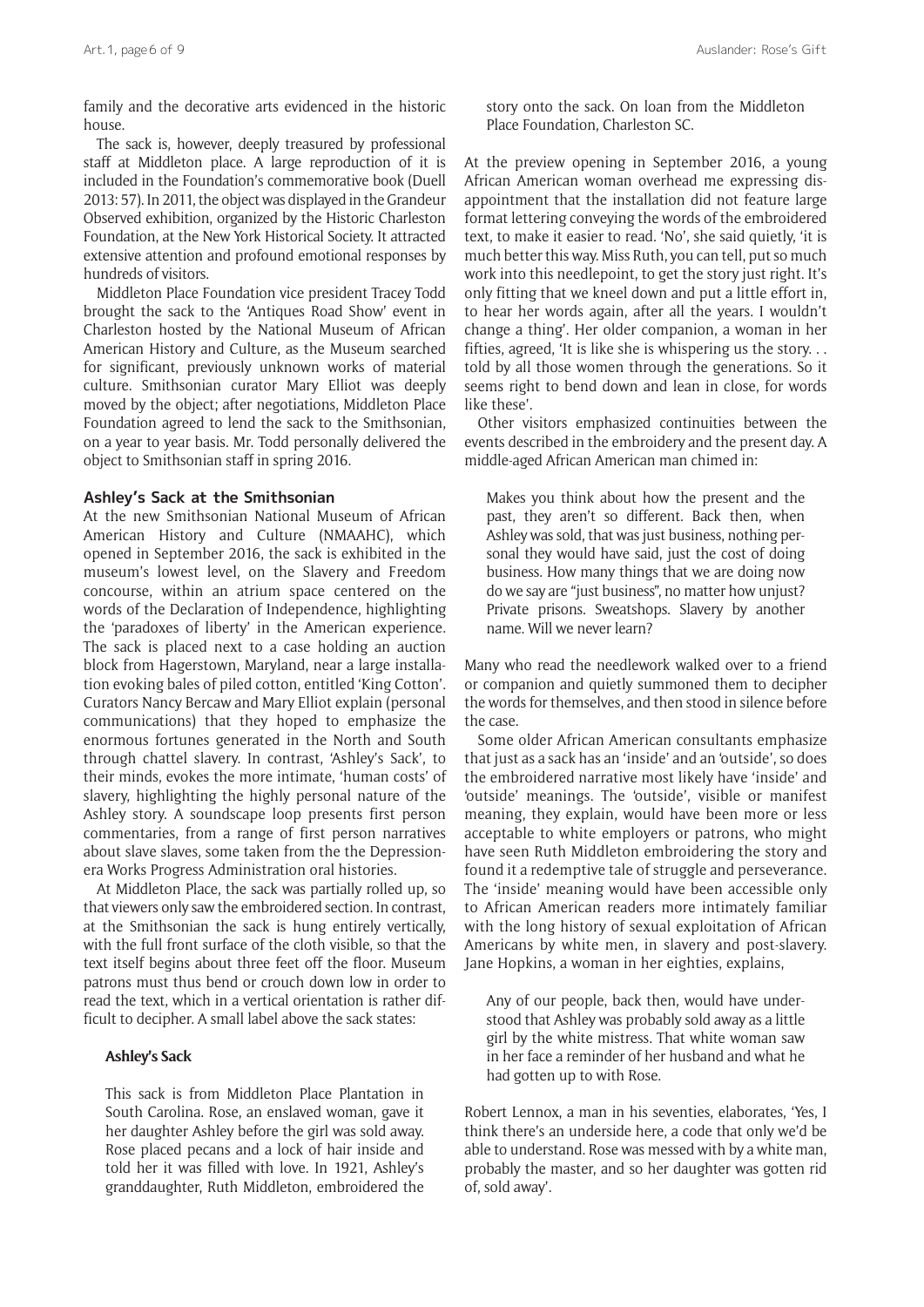Mr. Lenox further opines:

And you know, probably Miss Ruth too, was letting us know, between the lines, that she too had been messed with by a white man. That sort of thing happened all that time. That's probably why she had to get away from South Carolina. She's telling us here, for those who are paying attention, a whole story of what our women endured for generations. White folks just won't ever see that.

We might speculate, following Mr. Lennox's reading of the embroidered text, that Ruth was escaping sexual predation by a white man, and that Arthur Middleton was marrying her to legitimate her child, which may or may not have been fathered by him. Ruth may have been entangled in a romantic liaison, perhaps with a wealthy white man, at the time she embroidered the sack, and the story of her foremothers may thus have had a particularly poignant resonance for her.

My point here is not necessarily to defend this line of interpretation. Rather, it is striking that in these readings by visitors, the object is understood as testimony not only to the initial trauma of the child's sale during slavery time, but also as an enduring witness, a long conversation about a continuing history of sexual oppression directed at women of color, in slavery and freedom. The sack still speaks urgently of crisis, of an enduring now entangled with a distant then.

Thus, Rose's remarkable gift, first presented at a moment of heartbreaking desperation in the early 1850s to a beloved child she would never seen again, continues in its new venue to function as a gift, albeit in a very different register, to a vastly expanded audience. Through this complex object, Rose and her posterity continue to speak of tragedy and resilience, reminding us, in the words of the sorrow song, of a motherless child, a long way from home. At the same time, the sack speaks of specific familial continuity across five generations, and by extension, the continuity of thousands of African American families across slavery and freedom.

This is the gift bestowed to the many thousands who encounter Rose, Ashley, and Ruth's linked stories in the new museum. In the shadow of the Washington Monument, conceived of to mark a national lineage oriented around whiteness and masculinity, Rose's enduring gift presents us with an alternate, no less epic lineage, passed on in word and object through generations of women of color.20 Through the sack we are bequeathed a collective history of endurance, embodied not in monumental granite celebrating the national father, but rather one encased in fragile cloth, redolent of an absent mother's parting touch.

#### **Acknowledgements**

I am grateful to Jane Aldrich, Toni Carrier, Simon Lewis, and the Low Country Africana collective for guidance in this research. Low Country Africana's ambitious partnership with [fold3.com](http://fold3.com) and the South Carolina Department of Archives and History has made many significant slavery era documents searchable and accessible. Special thanks to Laura Booth and the Philadelphia chapter of African American Genealogical and Historical Society; Mary Skinner-Jones of AME Bethel, Columbia, SC; Steve Tuttle and his colleagues at the South Carolina Department of Archives and History; Rev. John A. Middleton (New Light Beulah Baptist Church, Hopkins, South Carolina); Rev. Betsey Ivey (Saint Simon the Cyrenian Episcopal Church in Philadelphia); Peter Moak. (Episcopal Diocese of Pennsylvania Archives); Mount Lawn and Eden cemeteries, Delaware County, PA; Rev. Tiffany Knowlin (Wesley United Methodist Church, Columbia, SC); Mary Elliot, Nancy Bercaw and John Franklin at the Smithsonian National Museum of African American History and Culture; and, Tracey Todd, Mary Edna Sullivan, Jeff Neale and Charles Duell, of Middleton Place. Research was also conducted at the Library of Congress Manuscript Division, the Free Library of Philadelphia, the Historical Society of Pennsylvania, the South Carolinia Library of the University of South Carolina, the South Carolina Historical Society, the Charleston County Public Library, and courthouses in Barnwell and Richland counties, South Carolina. I have also benefited from the many insights of Jessica Hope Amason, Ellen Avitts, Jay Ball, Randall Burkett, Nic Butler, Keith Champagne, Bobby Cummings, Lynn Linnemeier, Negara Kudumu, Wyatt MacGaffey, Jonathan Prude, Richard Reid, Ellen Schattschneider, Rosalind Shaw, Terrance Weik, Avis Williams, and my students in the Museum Studies program at Central Washington University. Finally, I am grateful to the perceptive anonymous reviewers for *Present Pasts*.

#### **Competing Interests**

The author has no competing interests to declare.

#### **Notes**

- <sup>1</sup> The sack is described in the epilogue of (Williams: 2012: 196–7) and has been discussed from time to time in media reports since its 2007 acquisition by the Middleton Place Foundation. The sack has received a round of new media coverage since the opening of the new Smithsonian museum in September 2016.
- <sup>2</sup> Robert Martin inventory for Charleston property, listing Rose, 358; Barnwell County property, listing Ashley, 366–367, Inventories, Appraisements and Sales, 1850–1853, South Carolina, Department of Archives and History. Columbia, South Carolina.
- <sup>3</sup> Copy of Robert Martin's will, Means Family Papers, Pinckney-Means Papers, South Carolina Historical Society, Charleston, South Carolina. See also Robert Martin will transcript, South Carolina Department of Archives and History. Columbia, South Carolina.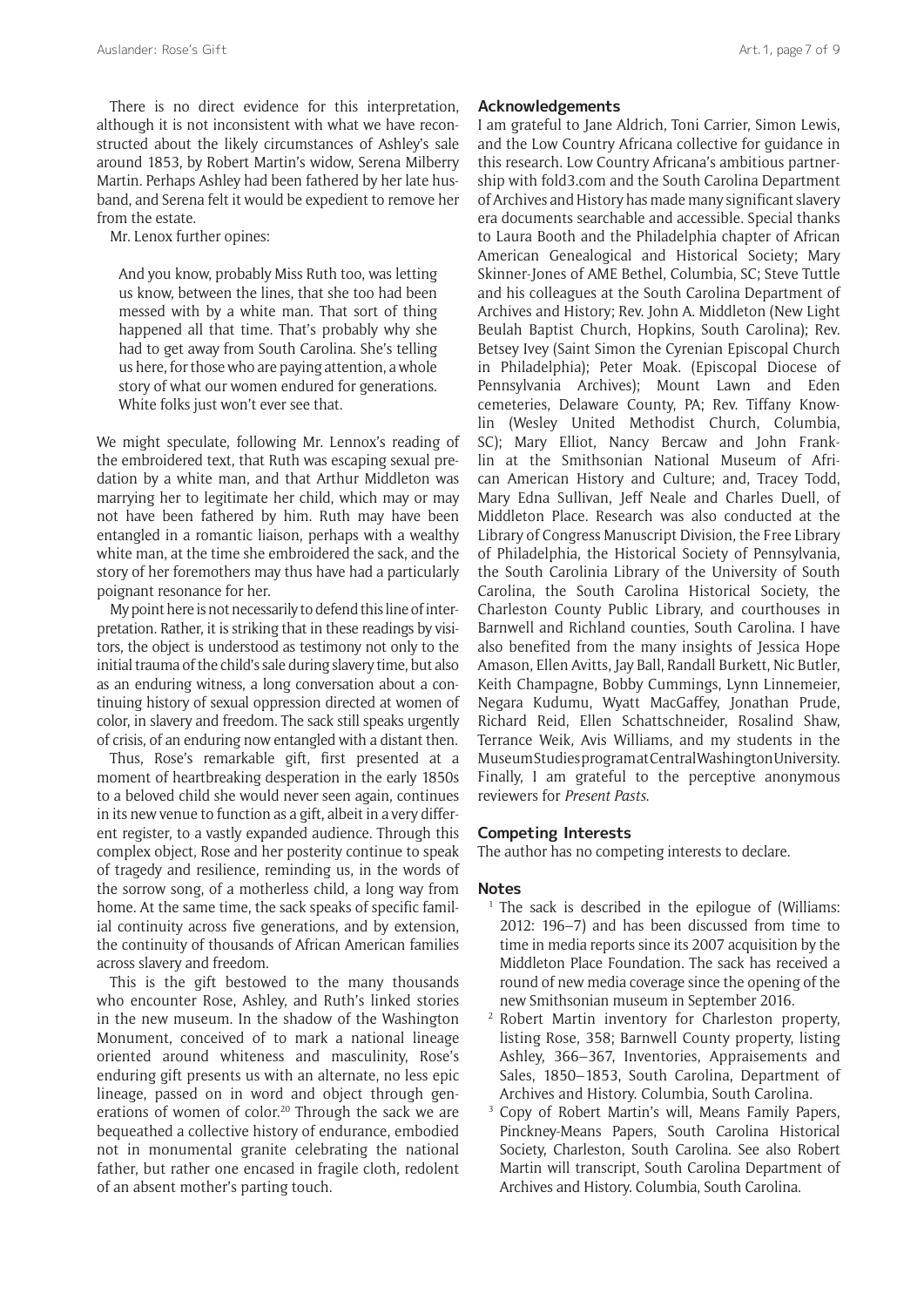- <sup>4</sup> The settlement of the estate is detailed in Milbery S. Martin (Executrix of Robert Martin) v. James B. Campbell, Bill for Account and Relief, filed 9 January 1858, and papers, filed 18 April 1858; Miberry S. Martin v. Edward Petit, 2 July 1859–1861, March 1860, Court of Equity Records, South Carolina Department of Archives and History. Columbia, South Carolina.
- <sup>5</sup> Ruth's father, Austin Jones, died in May 1912. Ruth's mother Rosa Jones was admitted on 26 June 1916 to the South Carolina State Mental Hospital and died there three days later. Letters of Administration, Richland County, South Carolina, Probate Court. Record of Admissions, Vol. 6, 114–15; Record of Deaths, 44–5, South Carolina State Mental Hospital. Certificate of Death no. 35328, Rosa Jones; South Carolina Department of History and Archives, Columbia, South Carolina.
- <sup>6</sup> Marriage license application (25 June 1918), Arthur Middleton and Ruth Jones.County of Philadelphia, Commonwealth of Pennsylvania.
- <sup>7</sup> Army separation application #272507 (22 November 1919), Arthur Middleton.
- <sup>8</sup> Newspaper reports indicate Dorothy Helen lived with a mother in early childhood. In 1930, when she was eleven, Dorothy was evidently fostered out, in the home of George and Maggie Lynch in Mount Hope, Fayette County, West Virginia, listed as their 'niece'. Many African American live-in domestic servants during the period were compelled to place their children in foster homes or boarding schools.
- <sup>9</sup> References to Mrs. Ruth Jones Middleton are found in the 'Woman's Page', 'Society at a Glance', 'Smart Set', 'Younger Set', and other columns of the *Philadelphia Tribune* (Philadelphia, PA), Dec. 8, 1928, 6; July 24, 1929, 4; Aug.13, 1931, 4; Feb. 18, 1932, 5; Sept. 8, 1932, 5; Dec. 21, 1933, 6; Feb. 3, 1938, 6; Feb. 17, 1938, 6; March 3, 1938, 5; April 7, 1938, 6; Dec. 13, 1939, 9; Jan. 4, 1940, 8; Jan. 18, 1940, 8; Feb. 18, 1940, 9; March 17, 1940, 18. I have not found any newspaper obituaries after her death in 1942.
- <sup>10</sup> In 1942, Dorothy Helen Middleton purchased two burial plots—one for her mother and one for herself at Mount Lawn in Delaware County, Pennsylvania. Mount Lawn cemetery records indicate that she never used the second plot; it is not known where she was buried after her death in 1988.
- <sup>11</sup> These Lowcountry consultants, who have asked to remain anonymous, are identified by pseudonyms.
- <sup>12</sup> Afro-Atlantic conjure and mojo bags are discussed in numerous sources, including Zora Neale Hurston's *Of Mules and Men (1935);* Theophilus Smith's *Conjuring Culture: Biblical Formations of Black America*, (1994); Jason Young's *Rituals of Resistance: African Atlantic Religion in Kongo and the Lowcountry South in the Era of Slavery* (2007) and Ras Michael Brown's *African-Atlantic Cultures and the South Carolina Lowcountry*  (2012). These works excavate a deep history of Voudon and BaKongo ritual sensibilities, building on the spiritual heritages of West-Central Africa, among enslaved and free black communities in the coastal zones of the Carolinas.
- <sup>13</sup> On the mojo hand and hand symbolism in conjure, see Zora Neale Hurston, Paraphernalia of Conjure, in *Of Mules and Men*; Aaron E. Russell, Material Culture and African-American Spirituality at the Hermitage, Historical Archaeology, Vol. 31, No. 2 (1997), pp. 63–80.
- $14$  It is suggestive, in this respect, that a small cloth (possibly a bag fragment), along with a cowrie shell, beads and needles were found together under the floorboards of a colonial house in Newport, Rhode Island. The new Smithsonian museum, as it happens, identifies these elements as comprising a nkisi. They are displayed in the gallery immediately preceding the one that contains Ashley's sack, although text panels do not suggest any linkages between the 18th century colonial ritual objects and the 19th century sack.
- <sup>15</sup> Ruth Jones, who was baptized as a Methodist in 1903 in Columbia, South Carolina, presumably grew up familiar with scripture.<br><sup>16</sup> I am grateful to my colleague Bobby Cummings for
- this linguistic insight. 17 I develop this line of interpretation in Auslander 2017.
- 
- <sup>18</sup> This flea market at the time attracted vendors and buyers from outside of the state. It is no longer held, and it has not proved possible to trace the white male vendor
- in question.<br><sup>19</sup> "Slave child torn from mom filled sack with love" Spartanburg Herald-Journal (Spartanburg, SC) April 16, 2007, C1, C3.
- <sup>20</sup> The vital importance of Africanity and womanist perspectives in the collective reimagination of North American histories, is emphasized in Battle-Baptise and Franklin's *Black Feminist Archaeology* (2011).

#### **References**

- **Auslander, M** 2016 Slavery's Traces: In Search of Ashley's Sack. *Southern Spaces*. Blog Post, November 28. Retrieved from: [https://southernspaces.org/2016/](https://southernspaces.org/2016/slaverys-traces-search-ashleys-sack) [slaverys-traces-search-ashleys-sack](https://southernspaces.org/2016/slaverys-traces-search-ashleys-sack).
- **Auslander, M** 2017 (in press) Objects of Kinship: Reconstituting Descent in the Shadow of Slavery. *Transition.*  Cambridge: MA.
- **Battle-Baptiste, W** and **Franklin, M** 2011 *Black Feminist Archaeology*. Left Coast Press: Walnut Creek, Calif.
- **Brown, R M** 2012 *African-Atlantic Cultures and the South Carolina Lowcountry*. Cambridge University Press: Cambridge. DOI: [https://doi.org/10.1017/](https://doi.org/10.1017/CBO9781139162241) [CBO9781139162241](https://doi.org/10.1017/CBO9781139162241)
- **Duell, C** 2013 *Middleton Place: A Phoenix Still Rising*. Middleton Place Foundation: Charleston, South Carolina.
- **Hurston, Z N** 1935 *Of Mules and Men.* Kegan Paul: London.
- **Mauss, M** 1923 (2000) *The Gift: Forms and Functions of Exchange in Archaic Societies*. W.H. Norton.
- **Smith, T** 1994 *Conjuring Culture: Biblical Formations of Black America*. Oxford University Press: Oxford and New York.
- **Weismantel, M** 2011 Obstinate Things. In: Voss, B and Casella, E (Eds.) *The Archaeology of Colonialism, Gender, and Sexuality*. Cambridge University Press: Cambridge, pp. 303–22. DOI: [https://doi.org/10.1017/CBO97805](https://doi.org/10.1017/CBO9780511920011.022)  [11920011.022](https://doi.org/10.1017/CBO9780511920011.022)